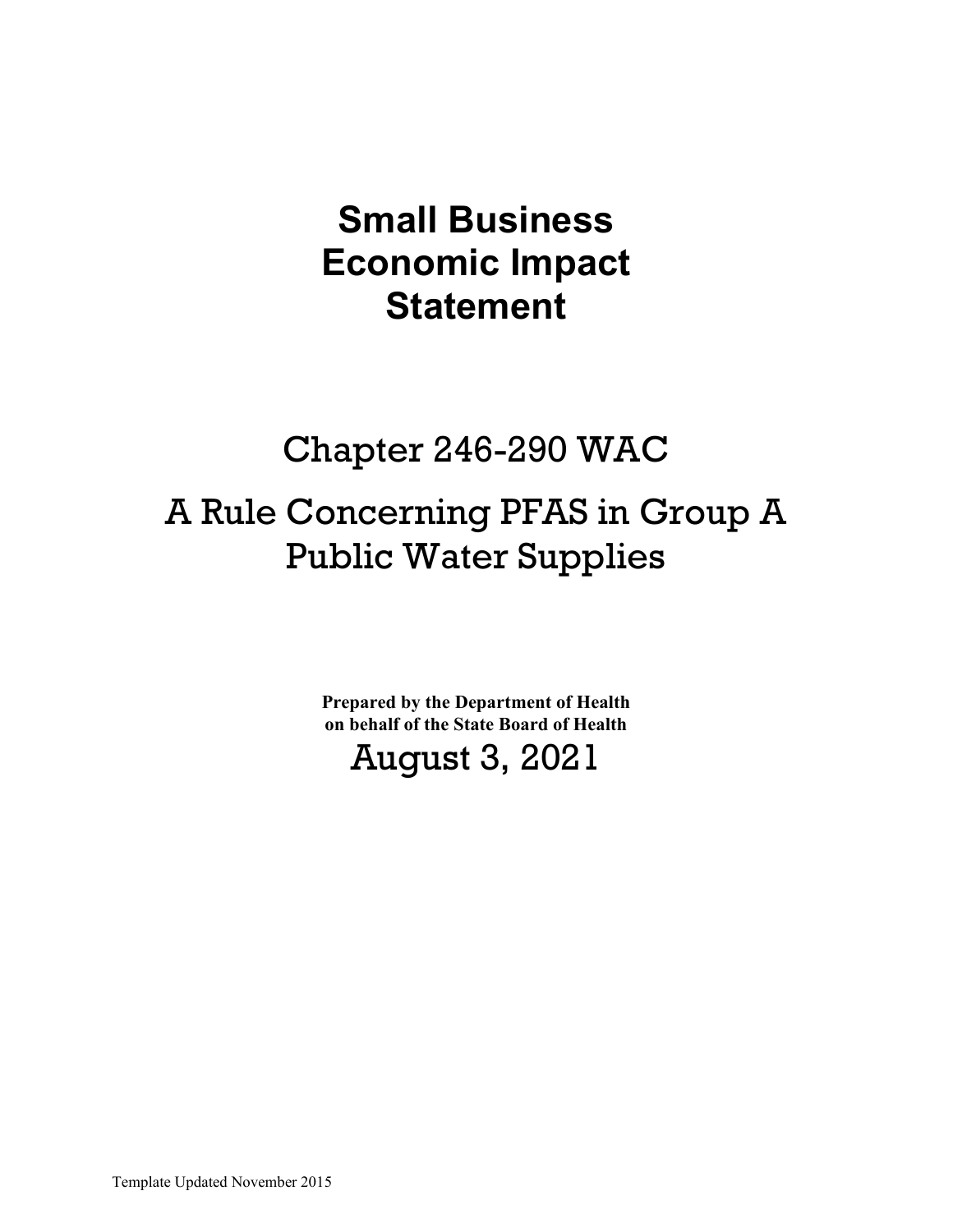#### **SECTION 1:**

## **Describe the proposed rule, including: a brief history of the issue; an explanation of why the proposed rule is needed; and a brief description of the probable compliance requirements and the kinds of professional services that a small business is likely to need in order to comply with the proposed rule.**

#### **Background**

More than 6.2 million Washington residents get their drinking water from Group A public water systems (Group A water systems). In Washington State, the State Board of Health (board) regulates Group A water systems under Revised Code of Washington (RCW) 43.20.050.

Under RCW 70A.125.080, the Washington State Department of Health (department) is directed to administer a Group A drinking water program with at least the elements necessary to assume primary enforcement responsibility of the federal Safe Drinking Water Act.

The department administers the Group A drinking water program and regulates Group A water systems with a formal agreement with the U.S. Environmental Protection Agency (EPA) known as "primacy". The department's other authorities to regulate Group A water systems come from state laws, like those mentioned above, and Washington Administrative Code (WAC), like the Group A public water supplies rule, chapter 246-290 WAC, which the board is proposing to amend at this time. The department and the board work closely on rulemaking projects, with the department providing expertise, resources, and recommendations to the board. Ultimately, it is the board that has the authority to adopt the proposed changes in this rule.

The board accepted a petition from Toxic Free Future and nine other organizations on October 11, 2017, to set drinking water standards for per- and polyfluoroalkyl substances (PFAS) in chapter 246-290 WAC.

PFAS are chemicals that have been used in industry and consumer products such as carpeting, apparels, upholstery, food paper wrappings, fire-fighting foams, and metal plating worldwide since the 1950s. Wide use combined with their persistent and bioaccumulative properties have led to widespread detection of perfluorooctanoic acid (PFOA), perfluorooctane sulfonic acid (PFOS), perfluorohexane sulfonic acid (PFHxS), and perfluorononanoic acid (PFNA) in the blood serum of the general U.S. population <sup>[1](#page-1-0)</sup>. Average serum levels of PFAS may be more than 100 times higher than national norms in communities exposed via contaminated drinking water<sup>[2](#page-1-1)</sup>. A recent Center for Disease Control (CDC)/ Agency for Toxic Substances and Disease Registry (ATSDR) study in the community of Airway Heights, Washington showed that study participants had mean serum levels of PFHxS that were 60 times higher than national norms even two years after PFAS contamination had been fully mitigated in their community drinking water<sup>[3](#page-1-2)</sup>. Mean serum levels of PFOS and PFOA in participant's serum were 10 and six times higher than national norms, respectively.

<span id="page-1-0"></span><sup>1</sup> CDC - NHANES, Fourth Report on Human Exposure to Environmental Chemicals, Updated Tables, (January 2019), C.f.D.C.a. Prevention, Editor. 2019, U.S. Department of Health and Human Services, Centers for Disease Control and Prevention: Atlanta, GA.

<span id="page-1-1"></span><sup>2</sup> Frisbee, S.J., et al., *Perfluorooctanoic acid, perfluorooctanesulfonate, and serum lipids in children and adolescents: results from the C8 Health Project.* Arch Pediatr Adolesc Med, 2010. **164**(9): p. 860-9; Li, Y., et al., *Half-lives of PFOS, PFHxS and PFOA after end of exposure to contaminated drinking water.* Occup Environ Med, 2018. **75**(1): p. 46-51; Pitter, G., et al., *Serum Levels of Perfluoroalkyl Substances (PFAS) in Adolescents and Young Adults Exposed to Contaminated Drinking Water in the Veneto Region, Italy: A Cross-Sectional Study Based on a Health Surveillance Program.* Environ Health Perspect, 2020. **128**(2): doi.org/10.1289/EHP5337.

<span id="page-1-2"></span><sup>3</sup> CDC/ATSDR PFAS Exposure Assessment Community Level Results for Spokane County (WA) near Fairchild Air Force Base, 202[0 https://www.atsdr.cdc.gov/pfas/communities/factsheet/Spokane-County-Community-Level-Results-Factsheet.html](https://www.atsdr.cdc.gov/pfas/communities/factsheet/Spokane-County-Community-Level-Results-Factsheet.html)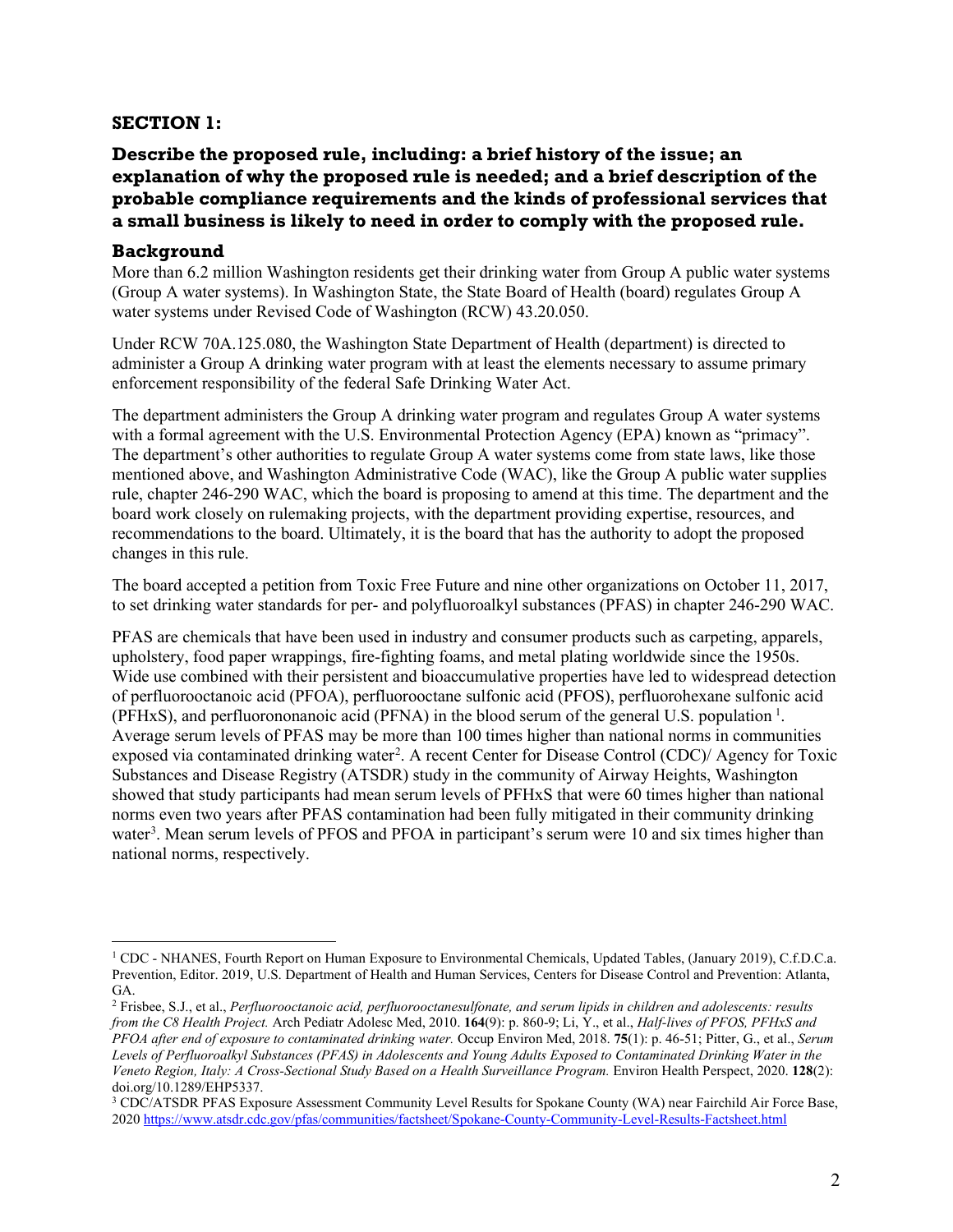Health concerns about PFAS stem from the wide range of adverse effects observed in animal testing. Effects of the best studied PFAS include liver, kidney, thyroid and immune toxicity; developmental and reproductive toxicity, hormone disruption and tumors in certain organs like the liver<sup>[4](#page-2-0)</sup>. The specific profile of effects and the weight of evidence varies by the PFAS examined.

Health researchers are still learning about how environmental exposure to PFAS might affect people's health. The strongest evidence from epidemiology indicates that some PFAS may increase serum cholesterol levels<sup>[5](#page-2-1)</sup>, alter liver enzyme levels<sup>[6](#page-2-2)</sup>, slightly lower birth weights<sup>[7](#page-2-3)</sup>, and reduce immune response to childhood vaccines<sup>[8](#page-2-4)</sup>. Outcomes with more limited evidence of an association with PFAS exposure include thyroid disease, hypertension disorders during pregnancy, reproductive problems, altered hormone levels, and metabolic issues<sup>[9](#page-2-5)</sup>. There is some evidence from occupational and non-occupational studies that PFOA may increase rates of kidney and testicular cancer<sup>10</sup>. Little human-data are available for other PFAS.

<span id="page-2-0"></span><sup>4</sup> Agency for Toxic Substances and Disease Registry (ATSDR), Toxicological Profile for Perfluoroalkyls - Draft for Public Comment. 2018, U.S. Department of Health and Human Services: Atlanta. p. 852; EPA, *Drinking Water Health Advisory for Perfluorooctanoic Acid (PFOA)*. 2016, Environmental Protection Agency: Washington, D.C. p. 103; EPA, *Drinking Water Health Advisory of Perfluoroctane Sulfonate (PFOS)*, O.o. Water, Editor. 2016, Environmental Protection Agency; EPA, *Human Health Toxicity Values for Perfluorobutane Sulfonic Acid (CASRN 375-73-5) and Related Compound Potassium Perfluorobutane Sulfonate (CASRN 29420-49-3): Public Comment Draft*. 2018; National Toxicology Program (NTP), NTP Technical Report on the Toxicity Studies of Perfluoroalkyl Sulfonates (Perfluorobutane Sulfonic Acid, Perfluorohexane Sulfonate Potassium Salt, and Perfluorooctane Sulfonic Acid) Administered by Gavage to Sprague Dawley Rats P.H. Service, Editor. 2019, U.S. Department of Health and Human Services: Research Triangle Park, NC; National Toxicology Program (NTP), NTP Technical Report on the Toxicity Studies of Perfluoroalkyl Carboxylates (Perfluorohexanoic Acid, Perfluorooctanoic Acid, Perfluorononanoic Acid, and Perfluorodecanoic Acid) Administered by Gavage to Sprague Dawley Rats P.H. Service, Editor. 2019, U.S. Department of Health and Human Services: Research Triangle park, NC; NJDWQI, Health-based Maximum Contaminant Level Support Document: Perfluorononanoic acid (PFNA) 2015, New Jersey Drinking Water Quality Institute Health Effects Subcommittee. <sup>5</sup> Frisbee, S.J., et al., Perfluorooctanoic acid, perfluorooctanesulfonate, and serum lipids in children and adolescents: results from the C8 Health Project. Arch Pediatr Adolesc Med, 2010. 164(9): p. 860-9; Graber, J.M., et al., Per and polyfluoroalkyl substances (PFAS) blood levels after contamination of a community water supply and comparison with 2013-2014 NHANES. J Expo Sci Environ Epidemiol, 2019. 29(2): p. 172-182; Li, Y., et al., Associations between perfluoroalkyl substances and serum lipids in a Swedish adult population with contaminated drinking water. Environ Health, 2020. 19(1): p. 33.

<span id="page-2-2"></span><span id="page-2-1"></span><sup>6</sup> Bassler, J., et al., *Environmental perfluoroalkyl acid exposures are associated with liver disease characterized by apoptosis and altered serum adipocytokines.* Environ Pollut, 2019. **247**: p. 1055-1063; Salihovic, S., et al., *Changes in markers of liver function in relation to changes in perfluoroalkyl substances - A longitudinal study.* Environ Int, 2018. **117**: p. 196-203; Salihovic, S., et al., *Changes in markers of liver function in relation to changes in perfluoroalkyl substances - A longitudinal study.* Environ Int, 2018. **117**: p. 196-203; Gallo, V., et al., Serum perfluorooctanoate (PFOA) and perfluorooctane sulfonate (PFOS) concentrations and liver function biomarkers in a population with elevated PFOA exposure. Environ Health Perspect, 2012. 120(5): p. 655-60. <sup>7</sup> Johnson, P.I., et al., The Navigation Guide - evidence-based medicine meets environmental health: systematic review of human evidence for PFOA effects on fetal growth. Environ Health Perspect, 2014. 122(10): p. 1028-39; Meng, Q., et al., Prenatal Exposure to Perfluoroalkyl Substances and Birth Outcomes; An Updated Analysis from the Danish National Birth Cohort. Int J Environ Res Public Health, 2018. 15(9); Wikstrom, S., et al., Maternal serum levels of perfluoroalkyl substances in early pregnancy and offspring birth weight. Pediatr Res, 2019.

<span id="page-2-4"></span><span id="page-2-3"></span><sup>8</sup> National Toxicology Program (NTP), Systematic Review of Immunotoxicity Associated with Exposure to Perfluorooctanoic acid (PFOA) or Perfluoroctane Sulfonate (PFOS). 2016, National Toxicology Program, U.S. Department of Health and Human Services; DeWitt, J.C., S.J. Blossom, and L.A. Schaider, Exposure to per-fluoroalkyl and polyfluoroalkyl substances leads to immunotoxicity: epidemiological and toxicological evidence. J Expo Sci Environ Epidemiol, 2019. 29(2): p. 148-156; Grandjean, P., et al., Serum Vaccine Antibody Concentrations in Adolescents Exposed to Perfluorinated Compounds. Environ Health Perspect, 2017. 125(7): p. 077018; Abraham, K., et al., Internal exposure to perfluoroalkyl substances (PFASs) and biological markers in 101 healthy 1-year-old children: associations between levels of perfluorooctanoic acid (PFOA) and vaccine response. Arch Toxicol, 2020; Timmermann, C.A.G., et al., Serum Perfluoroalkyl Substances, Vaccine Responses, and Morbidity in a Cohort of Guinea-Bissau Children. 2020. 128(8): p. 087002.

<span id="page-2-5"></span><sup>9</sup> Fenton, S.E., et al., Per- and Polyfluoroalkyl Substance Toxicity and Human Health Review: Current State of Knowledge and Strategies for Informing Future Research. Environ Toxicol Chem, 2021. 40(3): p. 606-630; C8 Science Panel. *C8 Probable Link Reports*. 2012 11/28/2013; Available from: [http://www.c8sciencepanel.org/prob\\_link.html.](http://www.c8sciencepanel.org/prob_link.html)

<span id="page-2-6"></span><sup>&</sup>lt;sup>10</sup> IARC, Some Chemicals Used as Solvents and in Polymer Manufacture, in IARC Monographs on the Identification of Carcinogenic Hazards to Humans. Volume 110. 2017, International Agency for Research on Cancer (IARC): Lyon, France; Shearer, J.J., et al., *Serum concentrations of per- and polyfluoroalkyl substances and risk of renal cell carcinoma.* J Natl Cancer Inst, 2020.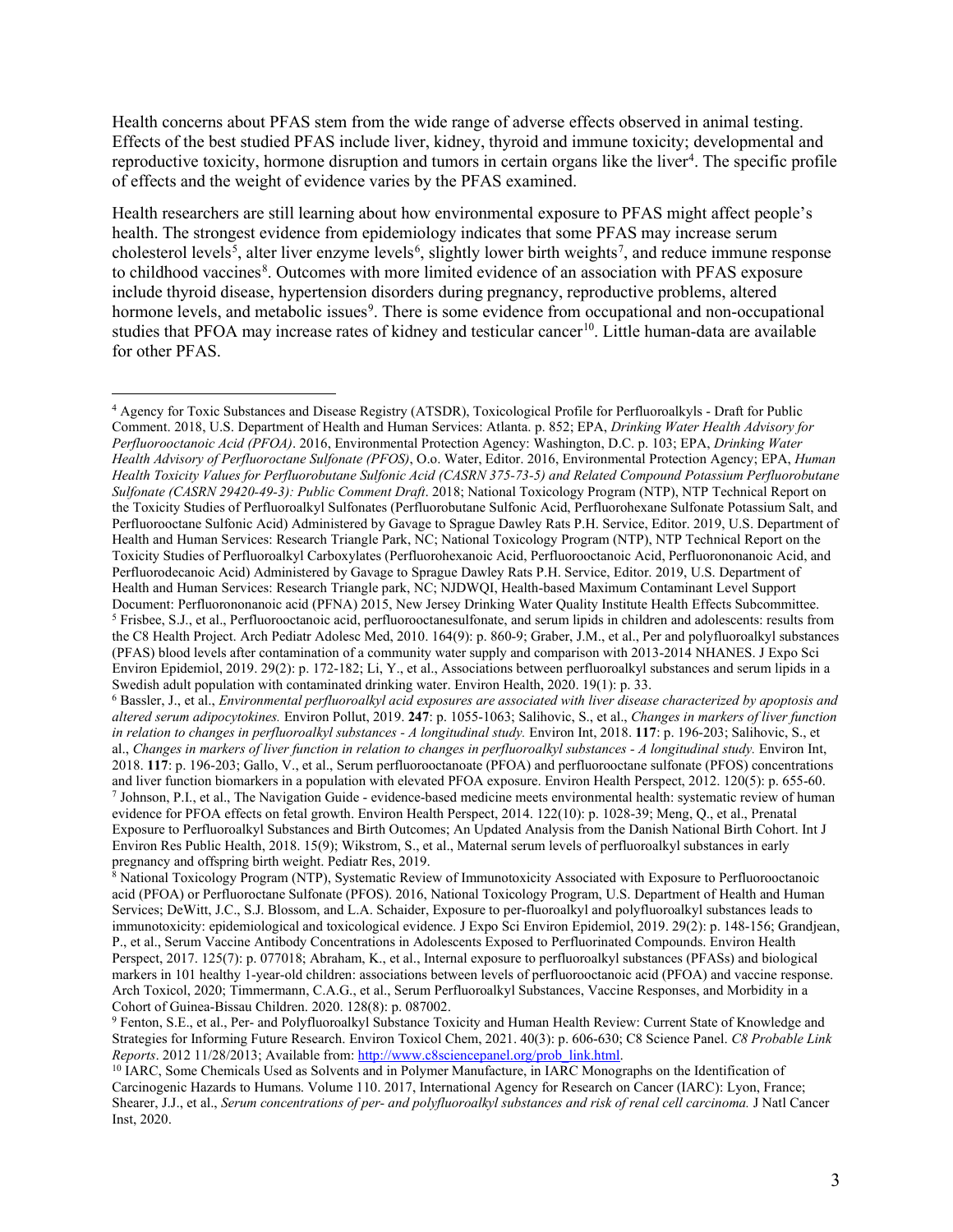Starting in 2002, PFAS have been detected in U.S. drinking water, primarily near manufacturing facilities, local fire departments, military bases and airports. Between 2013 and 2015, EPA required a representative number of Group A water systems to measure for six PFAS as part of the third Unregulated Contaminant Monitoring Rule (UCMR3)<sup>11</sup>.

In Washington State, this UCMR3 sampling included 132 water systems representing 94 percent of people served by Group A water systems. Additionally, voluntary testing by the Navy, Air Force, and Army has discovered additional drinking water contamination in private and public wells on or around four military bases between 2016 and 2020. Proactive testing by nearby public water systems has discovered additional wells that are impacted.

PFAS have been identified in drinking water in Issaquah and in private wells and public water systems at or near four military bases: Naval Air Station (NAS) Whidbey Island, Fairchild Air Force Base, Joint Base Lewis-McChord, and Navy Base Kitsap-Bangor. In each area, the sum of PFOA and PFOS in at least one drinking water well exceeded the lifetime health advisory level (HAL) of 70 parts per trillion (ppt) set by the EPA in May 2016. PFAS-based firefighting foam is the suspected source of contamination at all these areas. Ongoing investigations may identify other contributing sources. In light of this several Group A water systems have either installed treatment to reduce PFAS or are pursuing treatment.

In Washington, while we know PFAS have been identified in multiple areas, we do not yet know the full extent of PFAS contamination in our drinking water supplies, and the science around PFAS is evolving quickly.

In this rulemaking, the board and the department considered setting a state maximum contaminant level (MCL) for PFAS but ultimately the board directed the department to develop a "state advisory level", which is undergoing a concurrent name change in this proposal to "state action level (SAL)."

#### **Why are the changes to the rule needed?**

This proposed rule change is needed to protect public health from an unregulated contaminant in Washington State drinking water.

Monitoring for these proposed contaminants will help us identify PFAS contamination in Group A public water systems across our state. The proposed rule establishes public notification requirements to inform drinking water consumers if levels of PFAS in their drinking water exceed a SAL. The proposed rule will help us better understand the extent of PFAS contamination across our state.

Michigan, a state that has done comprehensive testing<sup>[12](#page-3-1)</sup>, found contamination sites that were not located near any obvious PFAS release site. Because we still don't know about all the different uses of PFAS or the industrial users of PFAS, testing based on proximity to a known release site will not be comprehensive enough. Finding PFAS in drinking water supplies led Michigan to seek and find local release sites that could be mitigated. Mitigating a source will benefit the drinking water supply, and consumers of that supply, over the long term.

One example is that contamination of PFAS in the Ann Arbor water system led to discovery of a chrome plating company that was discharging PFOS to a tributary upstream<sup>13</sup>. The local government required the company to install pretreatment to remove the PFOS from its discharge. That not only benefitted the water system but also fish and wildlife that share the river.

<span id="page-3-0"></span><sup>&</sup>lt;sup>11</sup> EPAs UCMR3 Webpage:<https://www.epa.gov/dwucmr/third-unregulated-contaminant-monitoring-rule><br><sup>12</sup> Michigan water testing resting results: https://www.michigan.gov/pfasresponse/0,9038.7-365-95571 95577 95587---,00.html

<span id="page-3-2"></span><span id="page-3-1"></span><sup>&</sup>lt;sup>13</sup> MI investigation of Ann Harbor water - https://www.michigan.gov/pfasresponse/0,9038,7-365-86511\_95792\_95795---,00.html and https://www.wixomgov.org/Home/ShowDocument?id=7721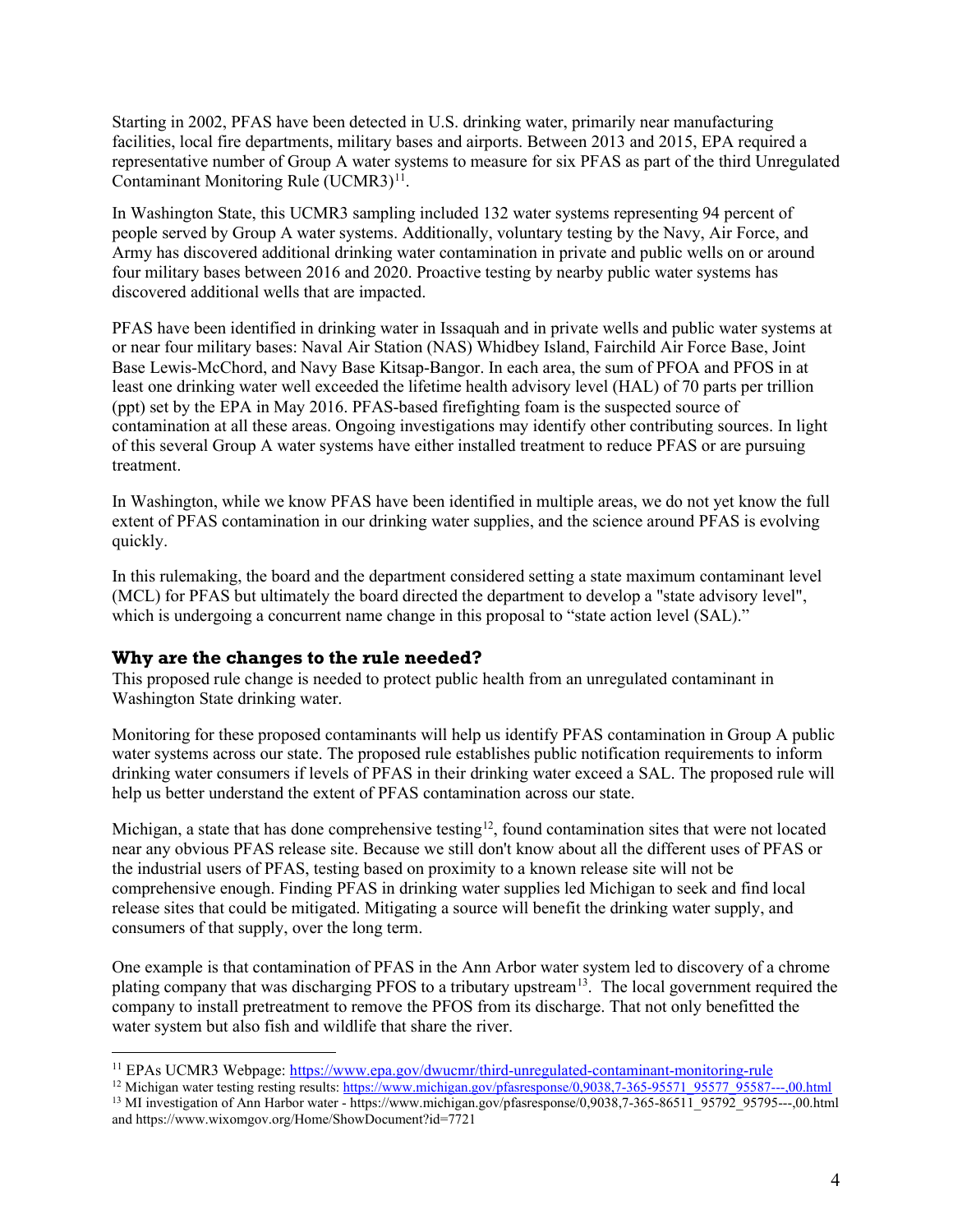PFAS are odorless and tasteless so the only way to know if they are in your water system is to test for them. PFAS contamination of groundwater is likely to be a localized problem. One-time testing broadly across our state of Group A systems will help us find impacted drinking water supplies and notify other nearby private and Group B wells that they may want to test<sup>[14](#page-4-0)</sup>. It will start the process of finding and mitigating local sources.

Should PFAS results be very high in a community, then the department and local health officer would work to support them in our shared mission to protect public health—just as we would in any other public health emergency.

A key part of this assistance would be in risk communications to help the utility and its customers discuss next steps. These discussions will likely lead to choices these communities will have to make to protect public health and safety and address the PFAS contamination in their drinking water supplies. This is a mission we all share.

The department is working with the Department of Ecology (Ecology), to develop a PFAS Chemical Action Plan (PFAS CAP)<sup>[15](#page-4-1)</sup>. The proposed PFAS SALs lay the foundation for Ecology to establish cleanup standards for PFAS. The draft PFAS  $CAP<sup>16</sup>$  $CAP<sup>16</sup>$  $CAP<sup>16</sup>$  makes several recommendations that would support Group A water systems in addressing PFAS contamination when and if it is discovered upon implementation of these proposed amendments.

#### **What are the compliance requirements in the proposed rule?**

The proposal establishes SALs for five PFAS contaminants—PFOA, PFOS, PFHxS, PFNA, and perfluorobutane sulfonic acid (PFBS). The proposed rule requires Group A community and nontransient noncommunity (NTNC) public water systems<sup>[17](#page-4-3)</sup> to test for PFAS. These Group A water systems will be required to take one sample every three years—for each active and permanent or seasonal source—to determine if the drinking water is contaminated with PFAS.

It should be noted that transient noncommunity (TNC) Group A water systems<sup>[18](#page-4-4)</sup> that are near a known or suspected area of PFAS contamination may also be required to sample for PFAS under the proposed rule.

For those Group A water systems that have detections of PFAS, but do not exceed the SAL, the proposed rule requires additional ongoing monitoring, with the frequency of monitoring based upon the detected level in comparison to the SAL. It also establishes reporting, recordkeeping, and consumer confidence report (CCR) requirements.

For those Group A water systems that exceed the SAL, the rule also sets follow-up actions such as monitoring, public notification, and additional recordkeeping and reporting requirements.

For those Group A water systems that exceed the SAL, the rule sets follow-up actions such as monitoring, public notification, and additional recordkeeping and reporting requirements. There may be individual situations where a water system's PFAS results are very high and pose an immediate public health threat. In those unique situations the department, the water system, and the local health officer will work together

<span id="page-4-0"></span><sup>&</sup>lt;sup>14</sup> A Group B water system is a public water system that does not meet the definition of a Group A water system. (See Table 1 and chapter 246-291 WAC for further explanation of a Group B water system.) Group B water systems are regulated by local health jurisdictions, not the department or the board.

<span id="page-4-1"></span><sup>&</sup>lt;sup>15</sup> A CAP identifies, characterizes, and evaluates uses and releases of a specific Persistent Bioaccumulative Toxin (PBT), a group of PBTs, or metals of concern, and recommends actions to protect human health or the environment.

<sup>&</sup>lt;sup>16</sup> Department of Ecology, PFAS CAP Publication 20-04-03[5 https://apps.ecology.wa.gov/publications/SummaryPages/1810001.html](https://apps.ecology.wa.gov/publications/SummaryPages/1810001.html)

<span id="page-4-3"></span><span id="page-4-2"></span><sup>&</sup>lt;sup>17</sup> For explanation of what constitutes Group A community and nontransient noncommunity (NTNC), and TNC public water systems se[e https://apps.leg.wa.gov/wac/default.aspx?cite=246-290-020](https://apps.leg.wa.gov/wac/default.aspx?cite=246-290-020)

<span id="page-4-4"></span><sup>&</sup>lt;sup>18</sup> Ibid, footnote 12 this page.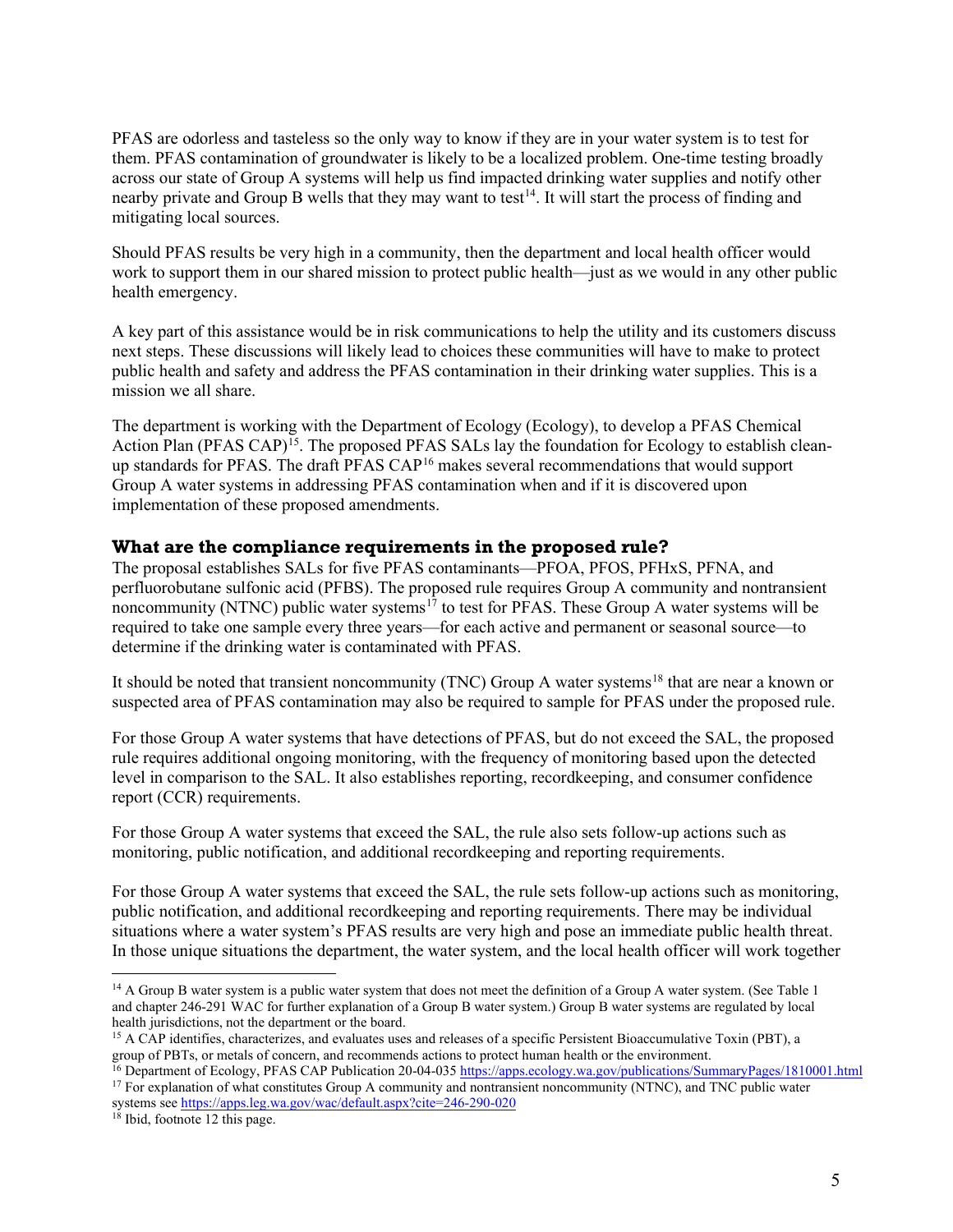to take actions to protect public health, as they would in the event of any known or unknown contaminant. If supported by the facts and emerging science, the local health officer and/or the department may order a water system to take action to remedy a public health emergency under its general authority to regulate drinking water systems, including RCW 70A.125.030(1); RCW 70.05.070; RCW 43.70.130(7). This would be a case-by-case decision, not a requirement of general application under this rule.

Some Group A water systems hire outside firms/contractors to conduct certain activities for the business. This includes contractors to take water samples, prepare consumer confidence reports (CCR), and represent the company before the Washington Utilities and Transportation Commission. These costs are further discussed in section 3 below.

## **SECTION 2:**

## **Identify which businesses are required to comply with the proposed rule using the North American Industry Classification System (NAICS) codes and what the minor cost thresholds are.**

| <b>NAICS Code</b>     | <b>NAICS Business</b>                          | Minor Cost Threshold $=1\%$             | <b>Minor Cost Threshold = <math>.3\%</math></b> |
|-----------------------|------------------------------------------------|-----------------------------------------|-------------------------------------------------|
| $(4, 5$ or $6$ digit) | <b>Description</b>                             | of Average Annual Payroll <sup>19</sup> | of Average Annual Receipts <sup>20</sup>        |
| 221310                | Water supply and<br>irrigation systems $^{21}$ | \$2,154                                 | \$1,814                                         |

## **Table 1: Businesses Required to Comply Using NAICS Code**

#### **SECTION 3:**

## **Analyze the probable cost of compliance. Identify the probable costs to comply with the proposed rule, including cost of equipment, supplies, labor, professional services and increased administrative costs; and whether compliance with the proposed rule will cause businesses to lose sales or revenue.**

The department sent surveys to Group A and community and NTNC public water systems that the department had email addresses for in our files. Of the more than 1,000 public water systems, 136 responded to the survey request. In addition, the department conducted a survey of all investor owned utilities (IOUs) regulated by the Washington Utilities and Transportation Commission and a subset of privately owned satellite management agencies (SMAs) (for which the department had email addresses) to obtain an estimated cost of the proposed rule. The table below shows the responses to the survey.

<span id="page-5-0"></span><sup>19</sup> Economic Census, All Sectors: Summary Statistics for the U.S., States, and Selected Geographies: 2017, Table ID EC1700BASIC Dataset: ECNBASIC2017 this represents data from 134 businesses in Washington State.

<span id="page-5-1"></span><sup>&</sup>lt;sup>20</sup> Economic Annual Surveys, Statistics for All U.S. Firms by Industry, Race, and Receipts Size of Firm for the U.S and States: 2012, Table ID SB1200CSA07 Dataset: SBOCS2012 this represents data from 146 businesses in Washington State.

<span id="page-5-2"></span><sup>&</sup>lt;sup>21</sup> NAICS defines water supply and irrigation systems as industry that comprises establishments primarily engaged in operating water treatment plants and/or operating water supply systems. The water supply system may include pumping stations, aqueducts, and/or distribution mains. The water may be used for drinking, irrigation, or other uses.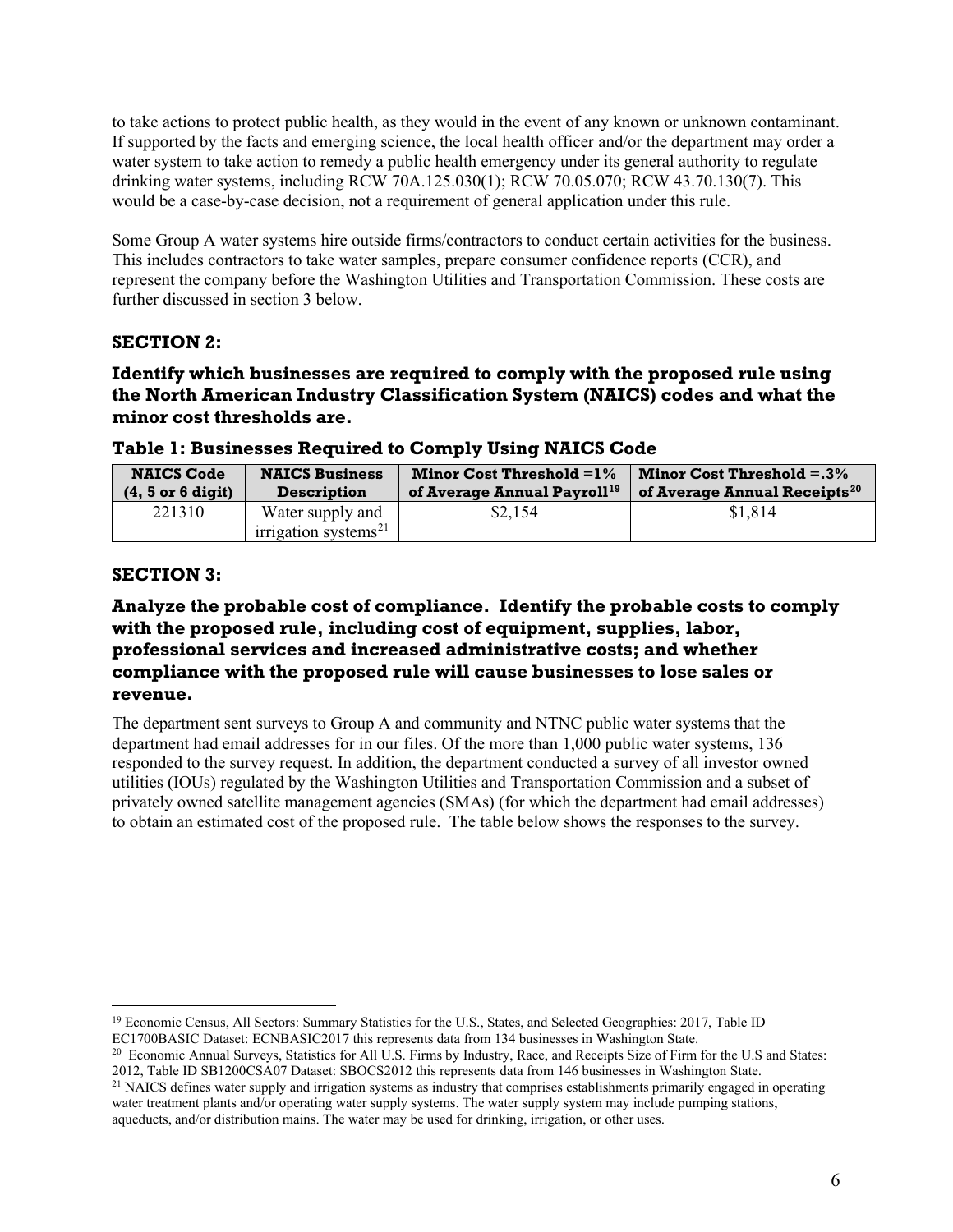| <b>Categories</b>                                   | <b>Investor owned</b><br>utilities (IOUs) and<br>Satellite management<br>agencies (SMAs) | <b>Group A water</b><br>systems, IOUs and<br><b>SMAs</b> |
|-----------------------------------------------------|------------------------------------------------------------------------------------------|----------------------------------------------------------|
| Number sampled                                      | 49 $IOUs + 21 SMAs = 70$                                                                 | Over 1,000                                               |
| Number responded                                    | 14                                                                                       | 136                                                      |
| Monitoring cost range per PFAS sample <sup>22</sup> | \$675 to \$1,140                                                                         | \$610 to \$2,386                                         |
| Monitoring average cost per PFAS sample             | $$199 + $600 = $799$                                                                     | $$196 + $600 = $796$                                     |
| Public notification cost range per quarter          | \$50 to \$1,216                                                                          | \$15 to \$49,680                                         |
| Public notification average cost per quarter        | \$482                                                                                    | \$2,505                                                  |
| Recordkeeping and reporting annual cost range       | \$12.50 to \$1,034                                                                       | \$1 to $$2,400$                                          |
| Recordkeeping and reporting average annual cost     | \$192                                                                                    | \$235                                                    |
| CCR annual cost range per system                    | \$10 to \$792                                                                            | \$5 to \$4,071                                           |
| CCR annual average cost per system                  | \$113                                                                                    | \$226                                                    |

#### **Table 2: Survey Response Summary**

## **Cost Summary**

The costs provided in the table above for monitoring are for one sample from one source. A Group A water system will have to multiply these sampling costs by the number of active and permanent or seasonal sources they have on their system to get a planning level estimate of costs<sup>[23](#page-6-1)</sup>. In addition to the initial sampling and public notification costs, if a business must conduct follow-up sampling, again, a multiplication factor would be used to determine total sampling costs.

Some costs are incurred by all Group A water systems that sample whether or not there are detections, such as recordkeeping and reporting. Public notification is only required by those Group A water systems with results that exceed a SAL. Costs associated with this rule for adding additional contaminants to a consumer confidence report applies only if a business' Group A water source had detections for any PFAS contaminants within the last five years. For a more in-depth explanation of the costs of the proposed rule, please refer to the Legislative Significant Analysis for the Group A water system rule. For businesses that operate water systems, the department assumes that the cost of the rule (i.e., monitoring, public notification, recordkeeping and reporting and addition to the consumer confidence report) will ultimately be paid by the users of the water systems in fees.

#### **Loss of sales or revenue discussion**

Only one respondent indicated they thought they might lose revenue because some water system clients may use this as an opportunity to look for other SMA competitors that charge less for the same services.

<span id="page-6-0"></span> $^{22}$  The department survey used an estimated laboratory cost of \$600 to run a PFAS sample. This value includes the \$600 estimate. Actual laboratory cost to run sample will vary based on laboratory.

<span id="page-6-1"></span> $23$  Economies of scale may be realized when multiplying the cost per sample by the number of sources due to potential savings from combined transportation and shipping costs. The extent of these potential savings is unknown but believed to be negligible.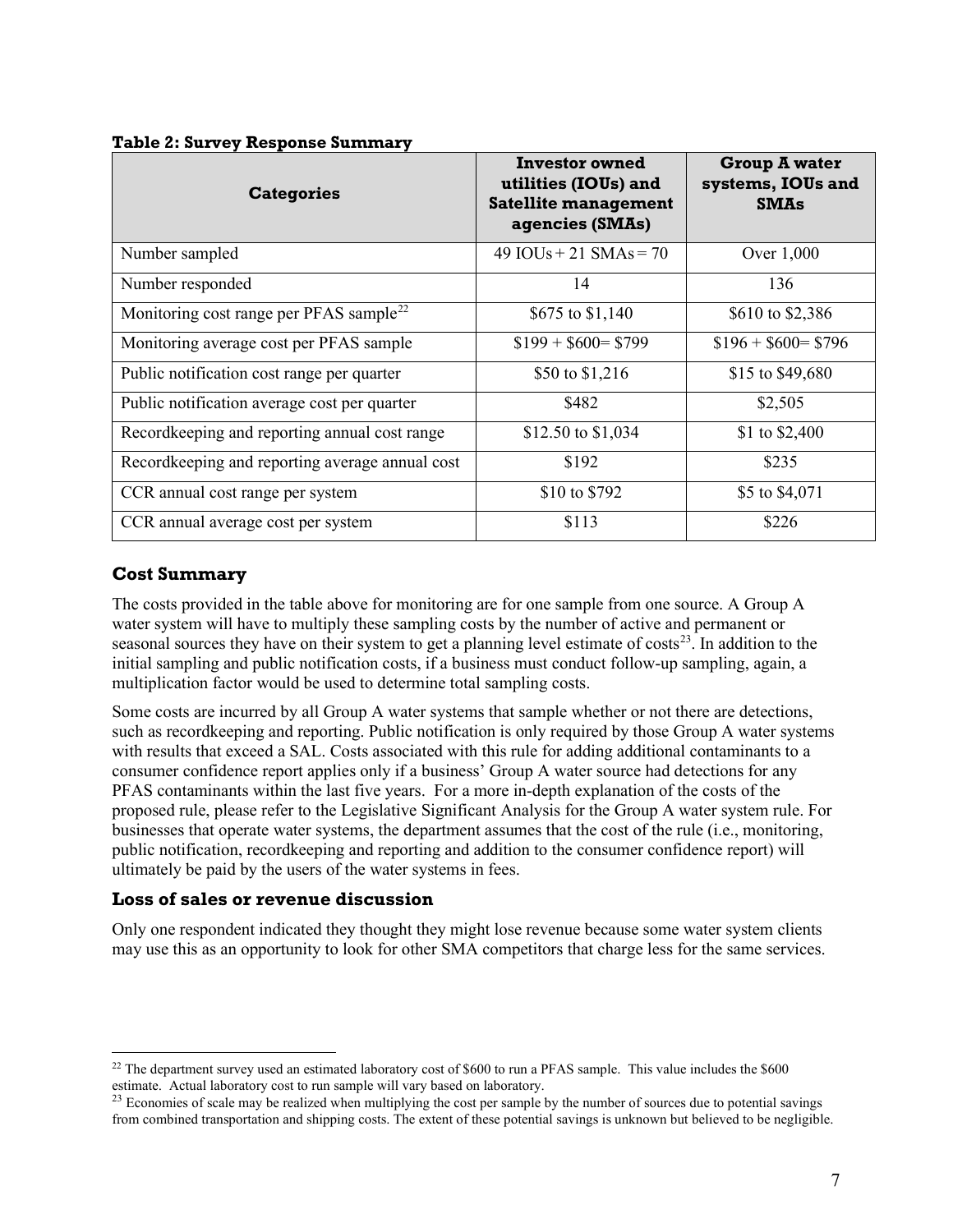## **SECTION 4:**

## **Analyze whether the proposed rule may impose more than minor costs on businesses in the industry.**

Based on the survey results that show: 1) cost of taking one sample for one source (estimated average cost of \$799) and that some businesses have several sources to test, 2) businesses that exceed the PFAS SAL will take additional samples, complete recordkeeping and reporting (average annual cost of \$192), send out public notification (estimated quarterly cost \$482), and include PFAS information in the CCR (estimated average annual cost \$113), the department's assumption is that the proposed rule will impose more than the \$1,814 minor cost threshold on two or more businesses in the industry.

## **SECTION 5:**

Determine whether the proposed rule may have a disproportionate impact on small businesses as compared to the 10 percent of businesses that are the largest businesses required to comply with the proposed rule. The majority of estimated costs of the proposed rule are associated with collecting and analyzing PFAS samples. These costs are relatively fixed and are not contingent or impacted by the size of the business. Public notices, follow-up monitoring, and including these contaminants in the system's CCR are not required unless a Group A water system detects or exceeds a PFAS SAL in a compliance sample.

Because the costs are relatively fixed the department assumes that that rule will have a disproportionate impact on small businesses.

## **SECTION 6:**

## **If the proposed rule has a disproportionate impact on small businesses, identify the steps taken to reduce the costs of the rule on small businesses. If the costs can not be reduced provide a clear explanation of why.**

Based upon the requirement in RCW 19.85.030, the department considered, each of the following methods of reducing the impact of the proposed rule on small businesses:

(a) Reducing, modifying, or eliminating substantive regulatory requirements;

The scope of the rule is very narrow. It establishes requirements for Group A water systems to test each source to determine if there is PFAS contamination. The proposal does allow Group A water systems that participate in EPA's UCMR5 to use these sample results towards meeting the initial monitoring requirements. This will be a cost savings for all Group A water systems that participate in UCMR5. Additionally, the proposed rule will help us better understand the extent of PFAS contamination across our state, so we can develop a waiver model that will reduce the burden of monitoring, while still ensuring public health protection.

- (b) Simplifying, reducing, or eliminating recordkeeping and reporting requirements; There were no simplification, reduction, or elimination of recordkeeping and reporting requirements opportunities. The requirements are aligned with the recordkeeping and reporting requirements for the other contaminants in this chapter and merely adds the five new PFAS SALs.
- (c) Reducing the frequency of inspections; There are no inspections required in the proposed rule and does not apply.